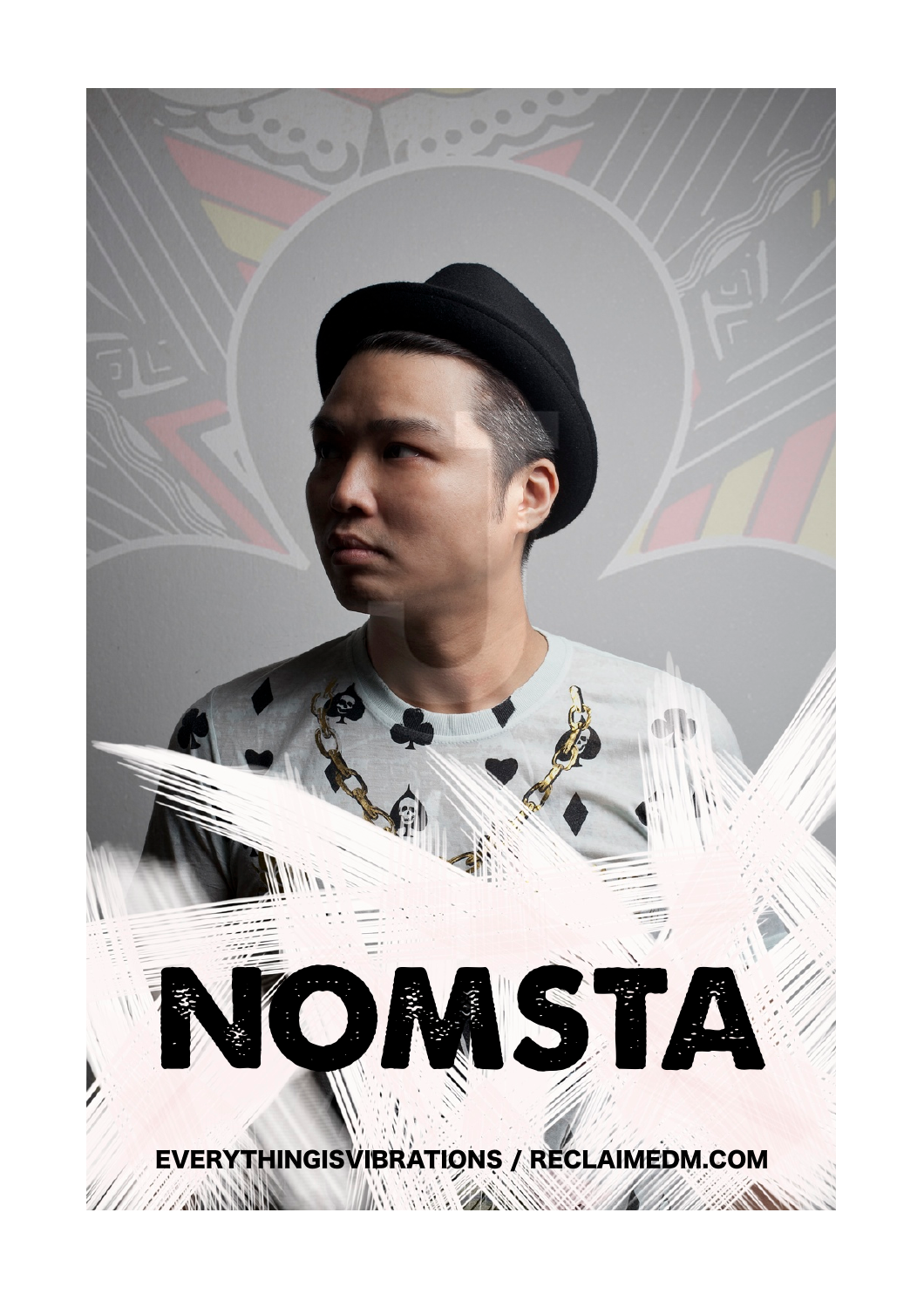## NOMSTA

## EVERYTHINGISVIBRATIONS / RECLAIMEDM.COM

Growing up in the 70s/80s has its perks - experiencing analog's transition to digital, witnessing the explosion of electronica, danced through 4 generations of club music - NOMSTA (born Norman Ng, 1974) is a bonafide Gen-X who grew up with the highly-globalised melting-pot nicknamed "The Lion City", Singapore.

From an early age, he decided he'll be a music fan for life, digging only the most cutting-edge sounds. Starting from his uncle's disco and rock vinyl records, and upon given some to fuel the interest, an addict was born. Once out of school, he pursued work in the music industry. Starting out at indy record labels handling music promotions and A&R (tour manager for Backstreet Boys!), left the mainstream record business to start his music consultancy to independently promote music he digs (Andy Smith of Portishead after hearing "The Document", Chicago-house legend Roy Davis Jr, Zero dB of Ninja Tunes/Ubiquity Records and kickstarted the Nu Jazz / Broken Beats scene in Singapore); only ended up being convinced by the talents he connected with to cross over and become a professional DJ himself in 1999.

Over a decade since, NOMSTA became a household name in the Asian dance music scene. When Singapore's national radio network started its first alternative/dance music oriented radio station in 2008, LUSH FM (Mediacorp), he was enlisted as one of the pioneer Lush Mix residents. History was set when he was the very first person to perform a live DJ set on air.

When Gilles Peterson brought Worldwide Festival out of Sete for the first time to Singapore in 2002, NOMSTA was on the bill with Kruder & Dorfmeister, Karizma, Al-Haca and Stereotyp, sealing him as a tastemaker selector.

NOMSTA has appeared at all the spots that matters - music festivals (Worldwide, F1 Fuel Festival with Underworld, Darren Emerson, Mr C; Good Vibrations with Beastie Boys, Jurassic 5, Spiritual South), world class venues (Zouk, Velvet Underground, W Hotel, too many to name), held residencies at the coolest spots (Singapore, Bali,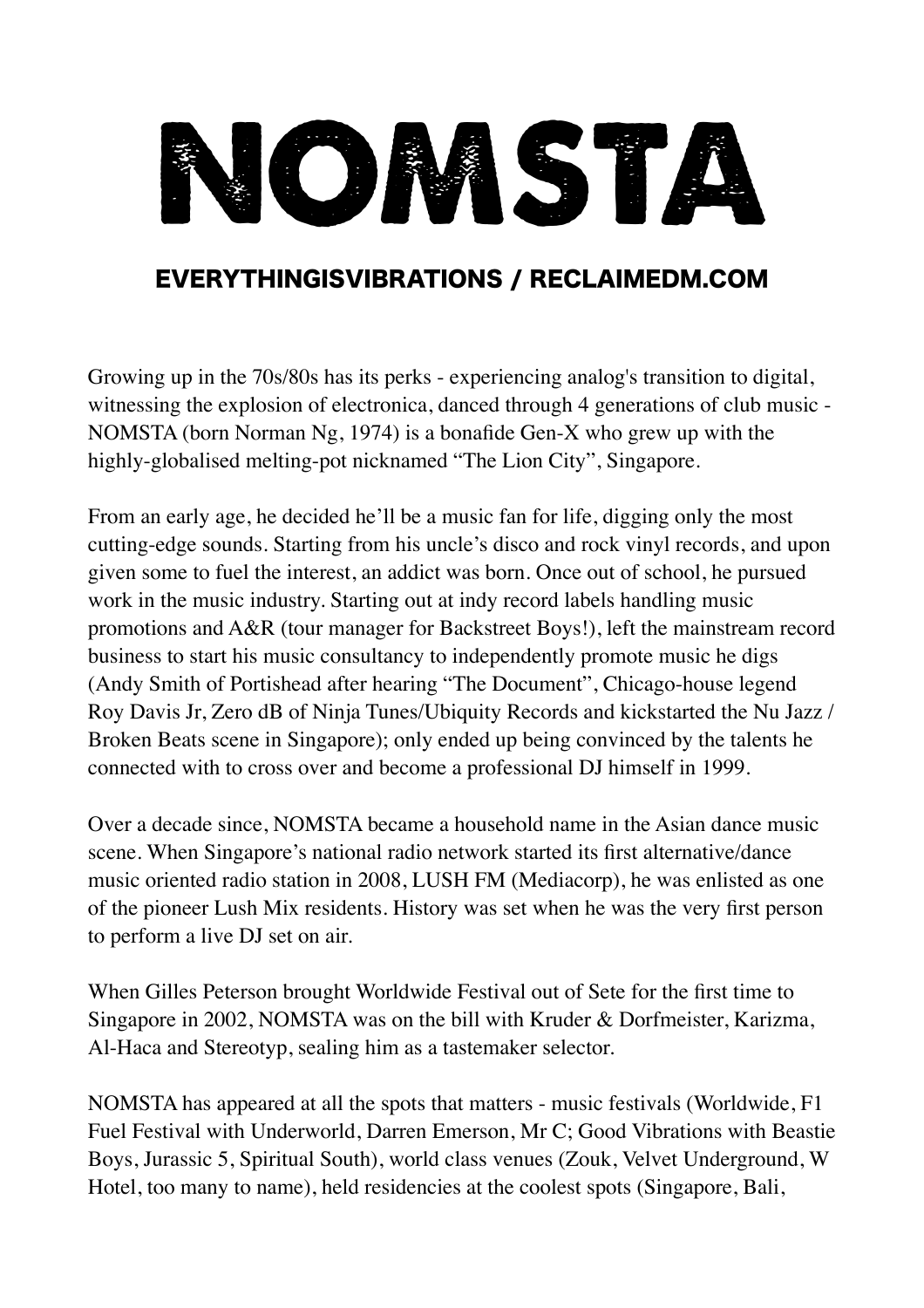Kuala Lumpur), performed at brand events (Hermes, Citroen Cars, Absolut Vodka) and was even invited to play in stadiums with a mega Asian pop band (F4, Taiwan)!

Fast forward to 2016, it is a year of new beginnings with few things to add to the accolades of this proven eclectic DJ; software producer by day.

Having put in time in the studio in the last two years, a long awaited album is in the works. The tracks showcase his musical roots in Breaks, Electro, Chicago House, Detroit Techno and Bass Music lending heavy influences from Rhythm & Blues, Funk & Soul, Reggae & Dub and all the musical dots in between, he has more than a dozen ready for release. With that in mind, a mixtape consisting of 10 original tracks entitled 'An Act Of Praise and Worship' was released on his label Everything Is Vibrations in June.

NOMSTA also found a dance music portal and movement, ReclaimEDM.com, just as the name suggests, to reclaim the term EDM from the pop industry back to the roots of authenticity. He curated the content and invited likeminded people in the music scene to contribute, and got support from the likes of Moodymanc (Danny Ward, UK), Justin Berkmann (founder of MOS), Roy Davis Jr and crews flying the flag of quality dance music around Asia, connecting music fans to the rightful providers of the dance music scene.

"*It is very timely for this project as when the pop music industry took the genre,*  bit and chewed it apart in the last few years exploiting it and now spitting it *back out, the originators and people who are passionate about music need to take it back and rebuild the culture for its sustainability into the future. No doubt, the "EDM" scene has exposed the genre to a lot more people than it was underground, gave it appeal to a generation of younger music fans but as the pop industry start discarding it like anything that's out of trend, we need credible platforms to feature the music from those who are truly authentic and help these dance music fans identify the sources where they can follow and dig deeper.*"

[www.nomsta.net](http://www.nomsta.net) [nomsta@gmail.com](mailto:nomsta@gmail.com) [www.soundcloud.com/nomsta](http://www.soundcloud.com/nomsta) [www.mixcloud.com/nomsta10](http://www.mixcloud.com/nomsta10) [www.reclaimedm.com](http://www.reclaimedm.com)